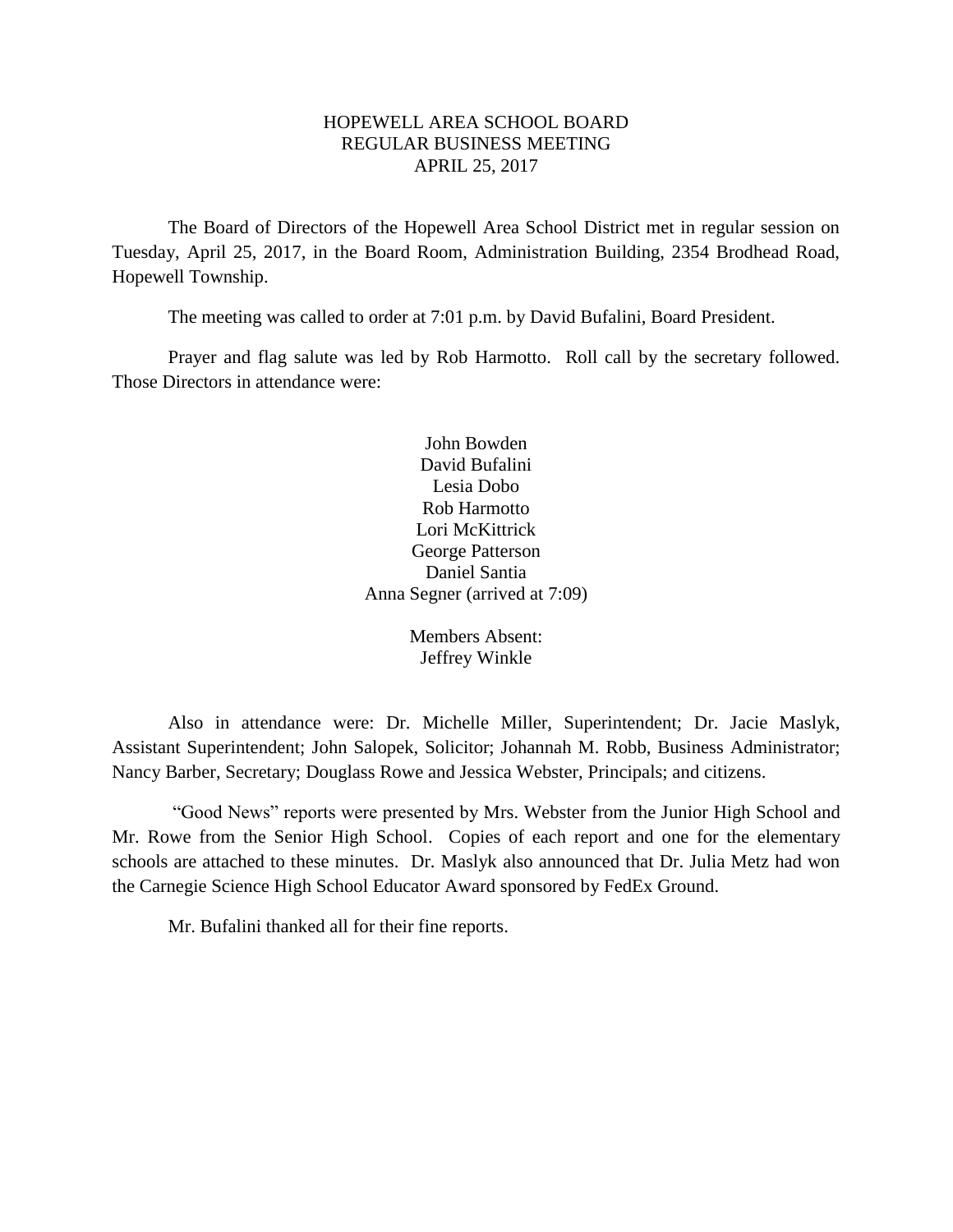Mr. Bufalini asked for approval of minutes.

# APPROVAL OF GROUPED ITEMS

# MOTION #1

By John Bowden, seconded by Lesia Dobo, to approve items (1) and (2) as presented in accordance with the School Board's agreement for grouping items in a single motion. MOTION carried unanimously by an affirmative vote of all Directors in attendance.

### Approval of Minutes

- 1. Recommendation to approve the March 28, 2017 business meeting minutes as presented.
- 2. Recommendation to approve the April 11, 2017 work meeting minutes as presented.

# APPROVAL OF GROUPED ITEMS

# MOTION #2

By Rob Harmotto, seconded by Dan Santia, to approve items (1) through (3) as presented in accordance with School Board's agreement for grouping items in a single motion. MOTION carried unanimously by an affirmative vote of all Directors in attendance.

# Tax Collectors' Report

1. Recommendation to accept report for taxes collected for the month of March 2017, as presented, and make said report a part of these minutes.

# Treasurer's Report

2. Recommendation to accept report of the Treasurer for the month of March 2017, as presented, and make said report a part of these minutes.

#### Financial Statements

3. Recommendation to accept Financial Statements for the month of March 2017, as presented, and make said statements a part of these minutes.

# VISITOR'S COMMENTS

Camille Houy stated her concern about the class size in second grade at Independence for the 2017-2018 school year. She asked the board to continue to monitors numbers and considering adding another class.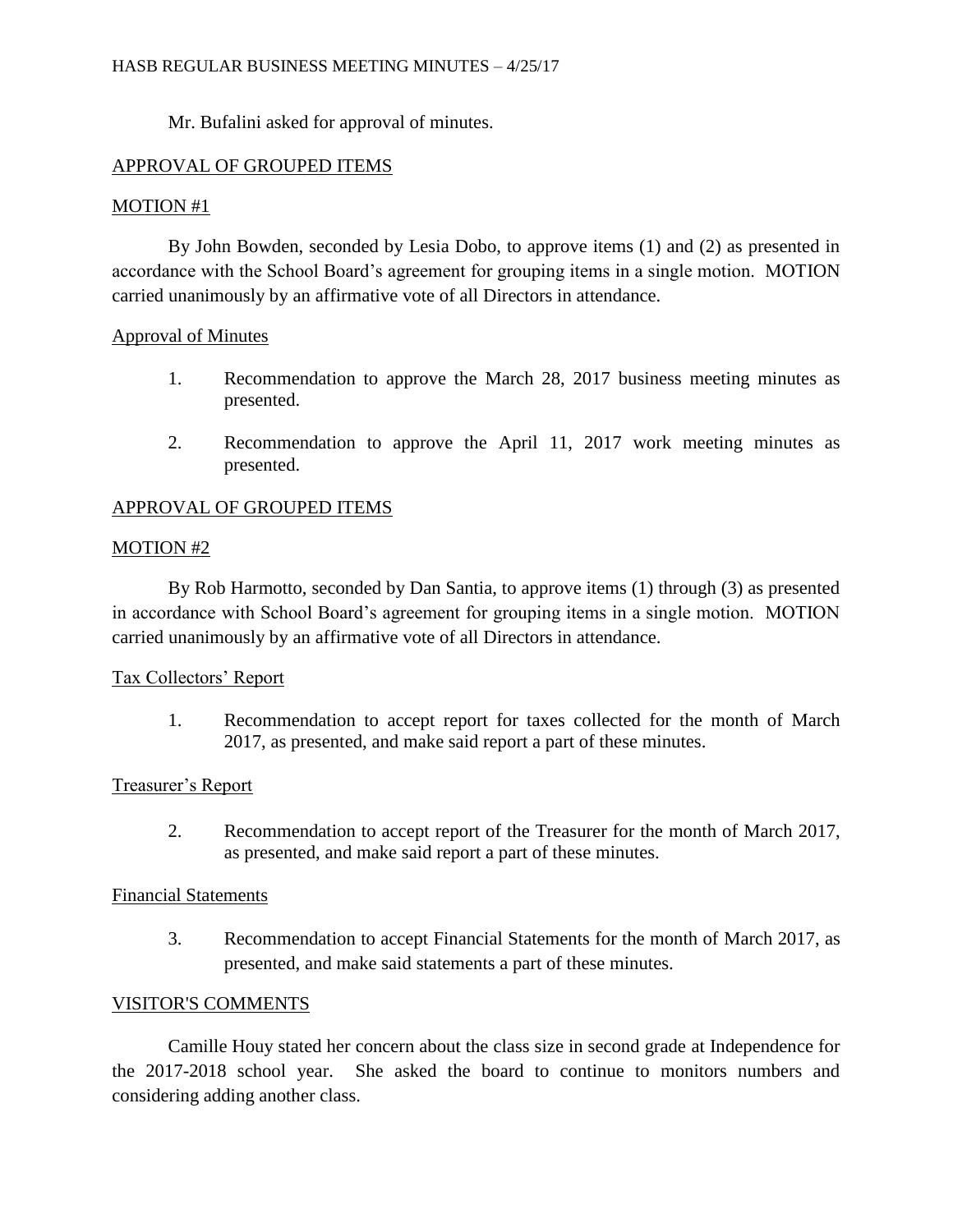At this time Mr. Bufalini asked that Committee discussion and recommendations begin.

# **Education/Curriculum/Instruction by Lesia Dobo, Chair**

### MOTION #3

By Lesia Dobo, seconded by Anna Segner, to approve awarding 164 high school diplomas to Hopewell High School Senior Class of 2017. Further, awarding of said diplomas is contingent upon student completion of all graduation requirements. MOTION carried unanimously by an affirmative vote of all Directors in attendance.

# APPROVAL OF GROUPED ITEMS

# MOTION #4

By Lesia Dobo, seconded by John Bowden, to approve items (1) and (2), as presented in accordance with School Board's agreement for grouping items in a single motion. MOTION carried unanimously by an affirmative vote of all Directors in attendance.

- 1. Memorandum of Understanding by and between the Hopewell Area School District and the Hopewell Education Association with respect to Online Education for the 2017-2018 School Year.
- 2. Memorandums of Understanding by and between the Hopewell Area School District and the police departments of Hopewell Township, Independence Township and Raccoon Township. The purpose of the Memorandum is to establish procedures to be followed when specific incidents occur on school property, at any school sponsored activity or on any public conveyance providing transportation to or from a school or school sponsored activity.

# APPROVAL OF GROUPED ITEMS

# MOTION #5

By Lesia Dobo, seconded by Rob Harmotto, to approve items (1) through (4), as presented in accordance with School Board's agreement for grouping items in a single motion. MOTION carried unanimously by an affirmative vote of all Directors in attendance.

- 1. Articles of Agreement for RWAN and Commodity Internet with the BVIU RWAN Consortium for 5 years for 10 Gbps (Gigabit) at a cost of \$1,045.00 per month plus shared Commodity Internet services at a cost of \$111.11 to be shared by all consortium members.
- 2. Articles of Agreement with the Beaver Valley Intermediate Unit to provide IP Address Block at a cost of \$64.00 for the 2017-2018 school year.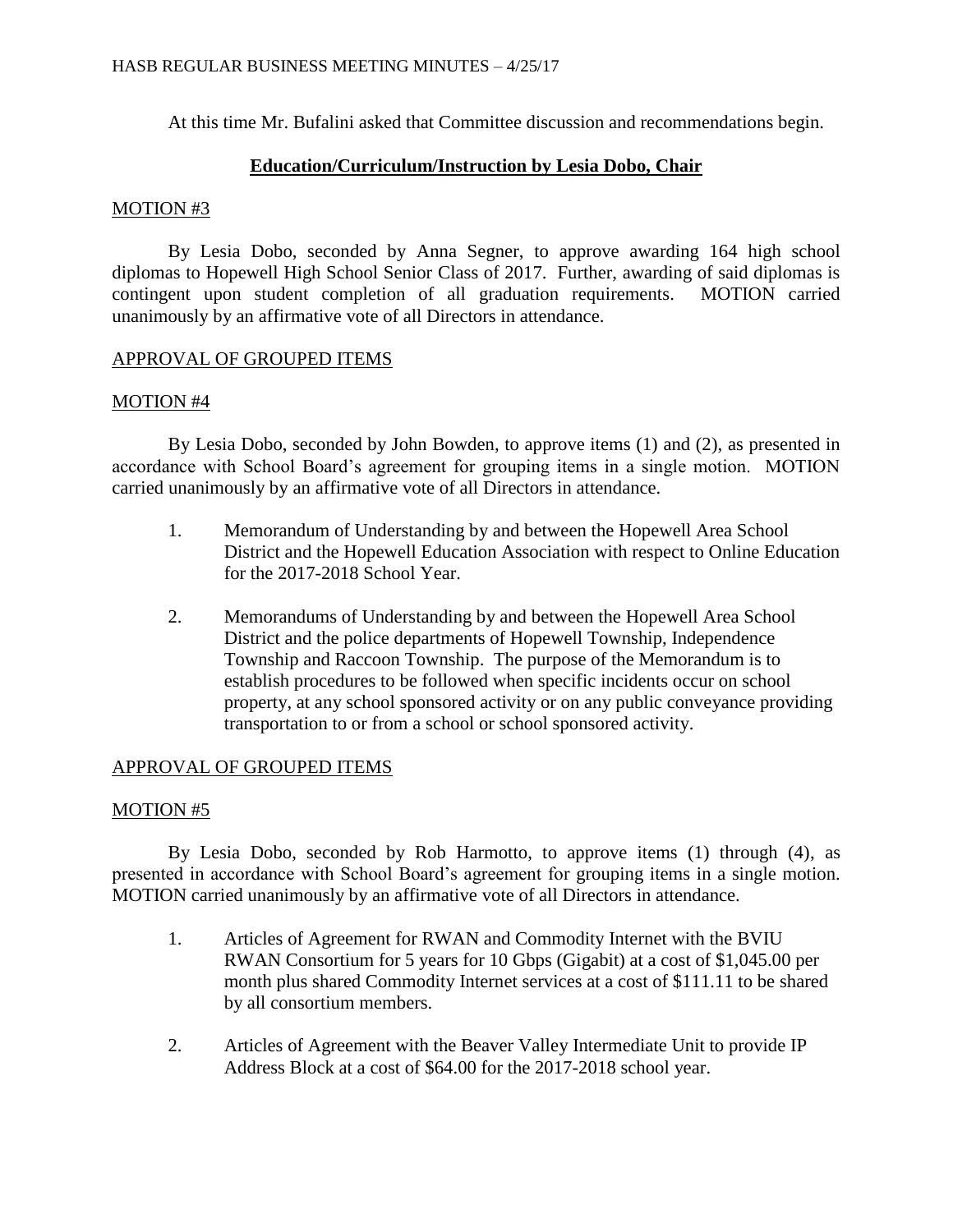- 3. Articles of Agreement with the Beaver Valley Intermediate Unit to provide Internet 2 Service at a cost of \$2,000.00 for the 2017-2018 school year.
- 4. Articles of Agreement for PAIUnet Transport with BVIU RWAN Consortium for PAIUnet services at a cost of \$331.33 per month for three years.

# MOTION #6

By Lesia Dobo, seconded by Lori McKittrick, to approve Elizabeth Dewar, a student at Geneva College, to do her practicum and internship in guidance under the direction of Mrs. Vanyo, Mrs. Diehl and Mrs. Iannini. MOTION carried unanimously by an affirmative vote of all Directors in attendance.

# **Buildings and Grounds by Anna Segner**

# MOTION #7

By Anna Segner, seconded by George Patterson, to approve the request from Mr. Short and Hopewell Youth Baseball to split the cost of the following repairs to the fields at Hopewell Junior High School. MOTION carried unanimously by an affirmative vote of all Directors in attendance.

- a. Protective fence in front of dugouts at a total approximate cost of \$2,375.00.
- b. Loam (dirt) for the field

# APPROVAL OF GROUPED ITEMS

# MOTION #8

By Anna Segner, seconded by Dan Santia, to approve items (1) and (2), as presented in accordance with School Board's agreement for grouping items in a single motion. MOTION carried unanimously by an affirmative vote of all Directors in attendance.

- 1. Request of Terry Borkovic to use Gym A that the Junior High School to conduct a volleyball camp for girls in Grades 6-9 from June 5, 2017 through June 9, 2017.
- 2. Request of Lady Vikings Soccer Boosters to use Tony Dorsett Stadium and the grass soccer field at the Senior High School to host the Mad Skills Soccer camp for children ages 5-12 from June 5, 2017 through June  $9<sup>th</sup>$  2017 from 9:00 a.m. to 12:00 p.m.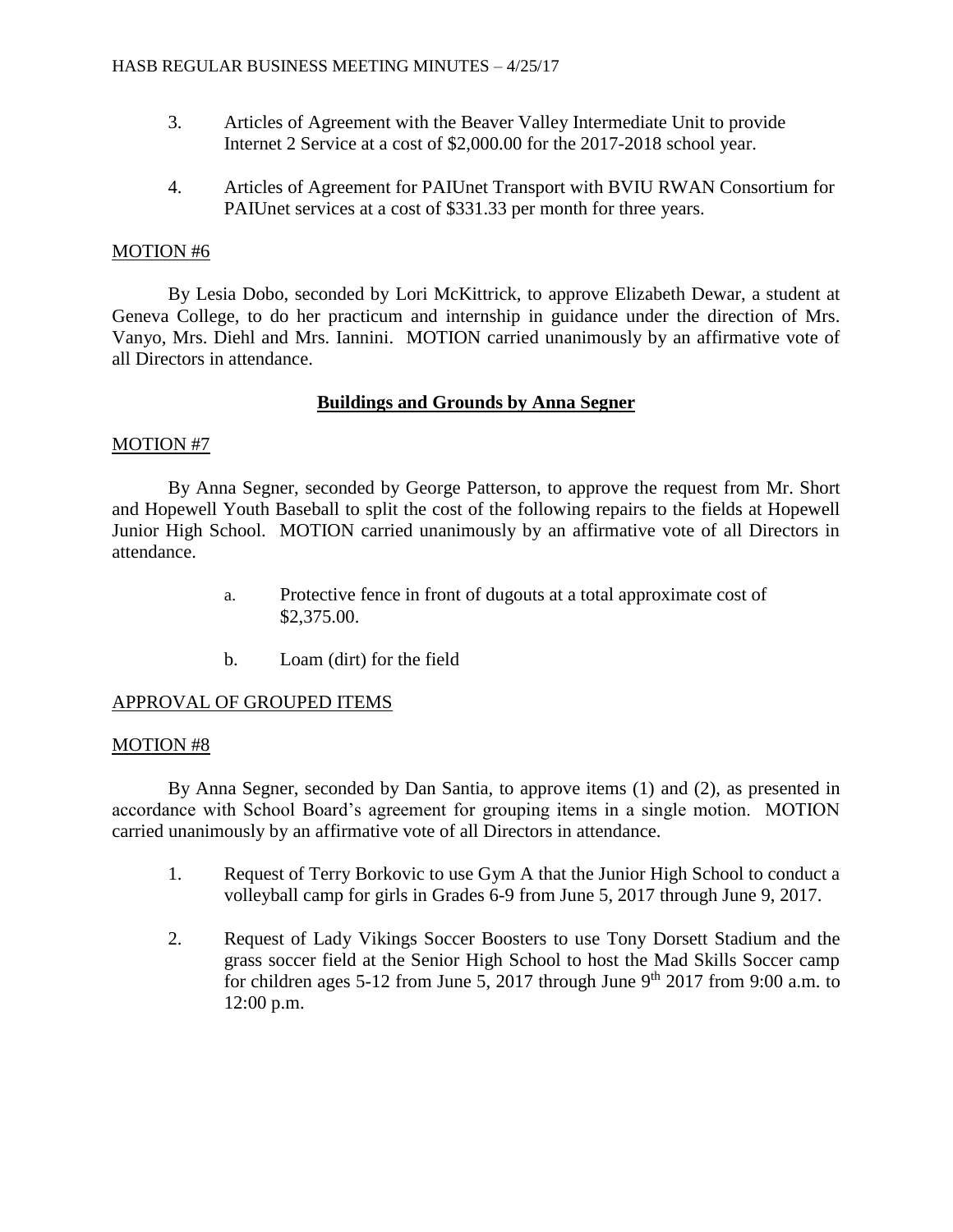# **Finance and Budget by John Bowden**

# APPROVAL OF GROUPED ITEMS

### MOTION #9

By John Bowden, seconded by Jeff Winkle, to approve items (1) through (3) and to ratify items (4) and (5) as presented in accordance with School Board's agreement for grouping items in a single motion. MOTION carried unanimously by an affirmative roll call vote of all Directors in attendance.

- a. General Fund payments in the amount of \$352,622.86
- b. Capital Reserve Fund payments in the amount of \$18,483.95
- c. Cafeteria Fund payments in the amount of \$99,342.19
- d. General Fund payments in the amount of \$3,522,499.22
- e. Capital Reserve Fund payments in the amount of \$44,398.00

### MOTION #10

By John Bowden, seconded by Lesia Dobo, to approve the e-Service financial services contract with CSIU, effective July 1, 2017 through June 30, 2018, at an approximate cost of \$25,000.00. MOTION carried unanimously by an affirmative vote of all Directors in attendance.

# MOTION #11

By John Bowden, seconded by Lori McKittrick, to approve the e-Service student information system (SIS) contract with CSIU, effective July 1, 2017 through June 30, 2018, at an approximate cost of \$31,560.00. MOTION carried unanimously by an affirmative vote of all Directors in attendance.

#### MOTION #12

By John Bowden, seconded by Anna Segner, to approve the Renewal Services Agreement with the Omni Financial Group to provide third party administrative services for our 403(b) Plan in the amount of \$2,148.00. MOTION carried unanimously by an affirmative vote of all Directors in attendance.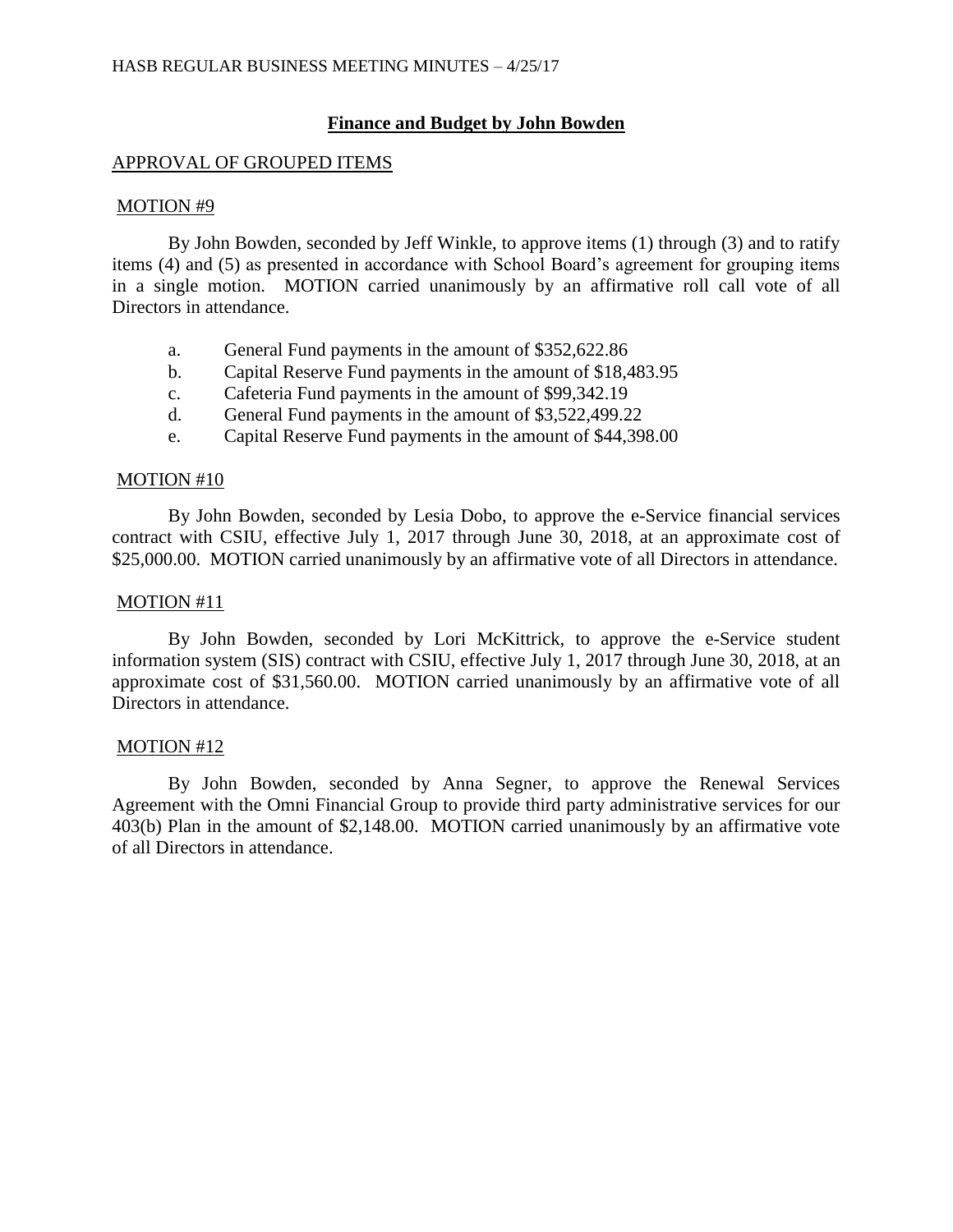### HASB REGULAR BUSINESS MEETING MINUTES – 4/25/17

### MOTION #13

By John Bowden, seconded by Anna Segner, to approve the 3 year audit proposal from Hosack, Specht, Muetzel & Wood, LLP for the years ended as follows: MOTION carried unanimously by an affirmative vote of all Directors in attendance.

| Year Ended June 30, | Amount                   |
|---------------------|--------------------------|
| 2018                | \$19,000                 |
| 2019                | \$20,400 (2.5% increase) |
| 202 $\Omega$        | \$20,950 (2.7% increase) |

### **Legislative by Lori McKittrick, Co-Chair**

#### MOTION #14

By Lori McKittrick, seconded by Lesia Dobo, to approve the following Board policies. MOTION carried unanimously by an affirmative vote of all Directors in attendance.

- Policy #249, Bullying/Cyberbullying
- Policy #808, Food Services

# **Nutrition by Lori McKittrick, Chair**

#### MOTION #15

By Lori McKittrick, seconded by John Bowden, to approve the contract with Nutrition, Inc. to provide management services for the 2017-2018 school year. This would be Year 3 of 4 renewal periods under the food service management company bid effective July 1, 2014. MOTION carried unanimously by an affirmative roll call vote of all Directors in attendance.

# **Personnel by Rob Harmotto, Chair**

#### APPROVAL OF GROUPED ITEMS

#### MOTION #16

By Rob Harmotto, seconded by Anna Segner, to approve items (1) and (2) as presented in accordance with School Board's agreement for grouping items in a single motion. MOTION carried unanimously by an affirmative vote of all Directors in attendance.

- 1. Employment of David Kennedy, head swim coach, effective April 26, 2017.
- 2. Employment of Mark Selzer, head girls tennis coach, effective April 26, 2017.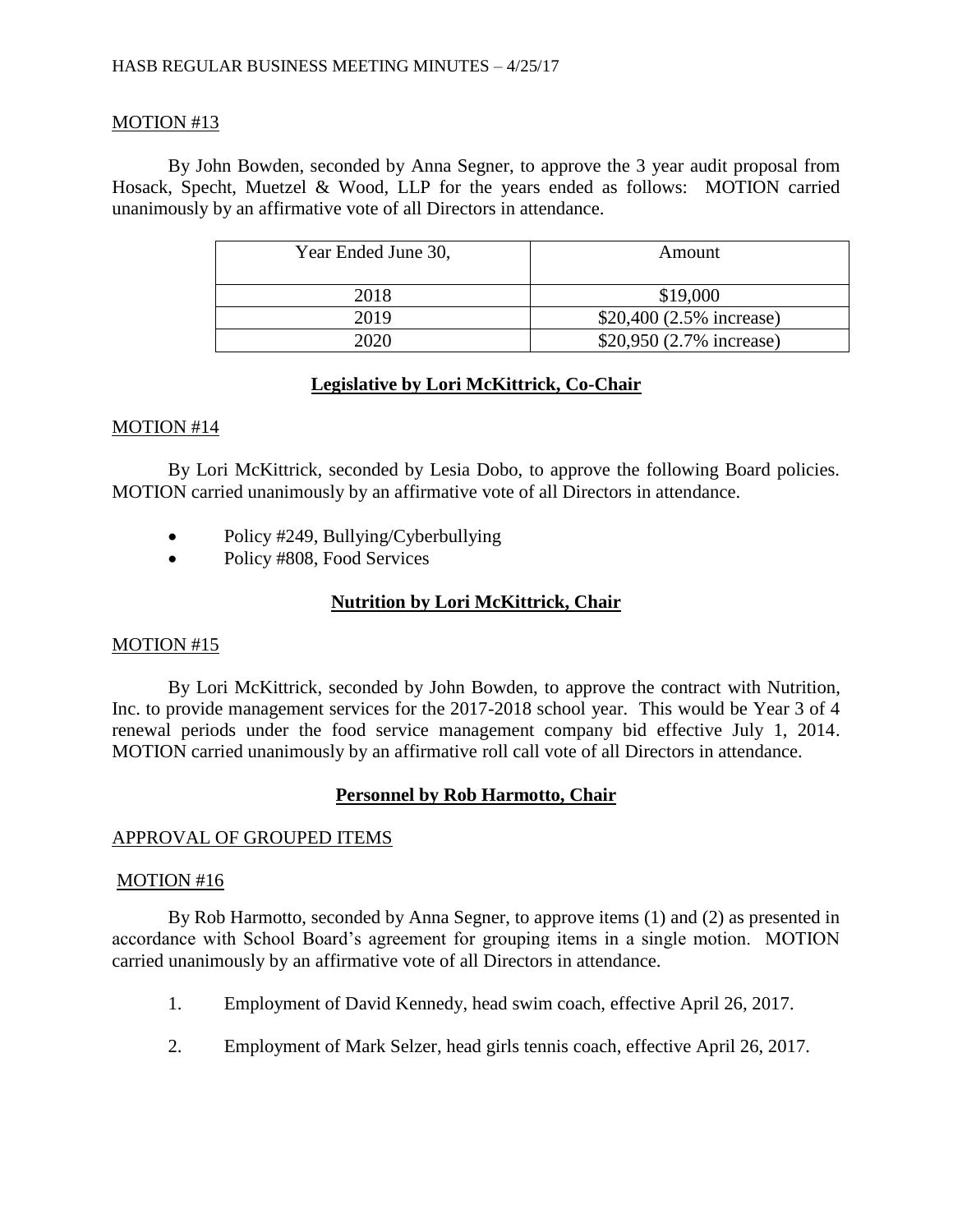# APPROVAL OF GROUPED ITEMS

### MOTION #17

By Rob Harmotto, seconded by Lesia Dobo, to approve items (1) and (2) as presented in accordance with School Board's agreement for grouping items in a single motion. MOTION carried unanimously by an affirmative vote of all Directors in attendance.

- 1. Employment of Robert Cranmer, Bus Utility Attendant, effective April 3, 2017.
- 2. Employment of Darcy Mautino, Vikette Sponsor-3<sup>rd</sup> Band Assistant, effective April 26, 2017.

### MOTION #18

By Rob Harmotto, seconded by George Patterson, to accept the resignation for retirement of Ed McConnell, social studies teacher at the Senior High School, effective June 2, 2017. MOTION carried unanimously by an affirmative vote of all Directors in attendance.

### MOTION #19

By Rob Harmotto, seconded by Anna Segner, to approve consultation services with MG Tactical Advantage LLC to review safety and security policies and procedures, at no cost to the District. MOTION carried unanimously by an affirmative vote of all Directors in attendance.

#### MOTION #20

By Rob Harmotto, seconded by Lori McKittrick, to accept the resignation of Krista Johnston, 4<sup>th</sup> grade teacher at Hopewell Elementary School, effective June 30, 2017. MOTION carried unanimously by an affirmative vote of all Directors in attendance.

#### MOTION #21

By Rob Harmotto, seconded by Dan Santia, to employ Emma Mio, substitute aide, effective April 11, 2017. MOTION carried unanimously by an affirmative vote of all Directors in attendance.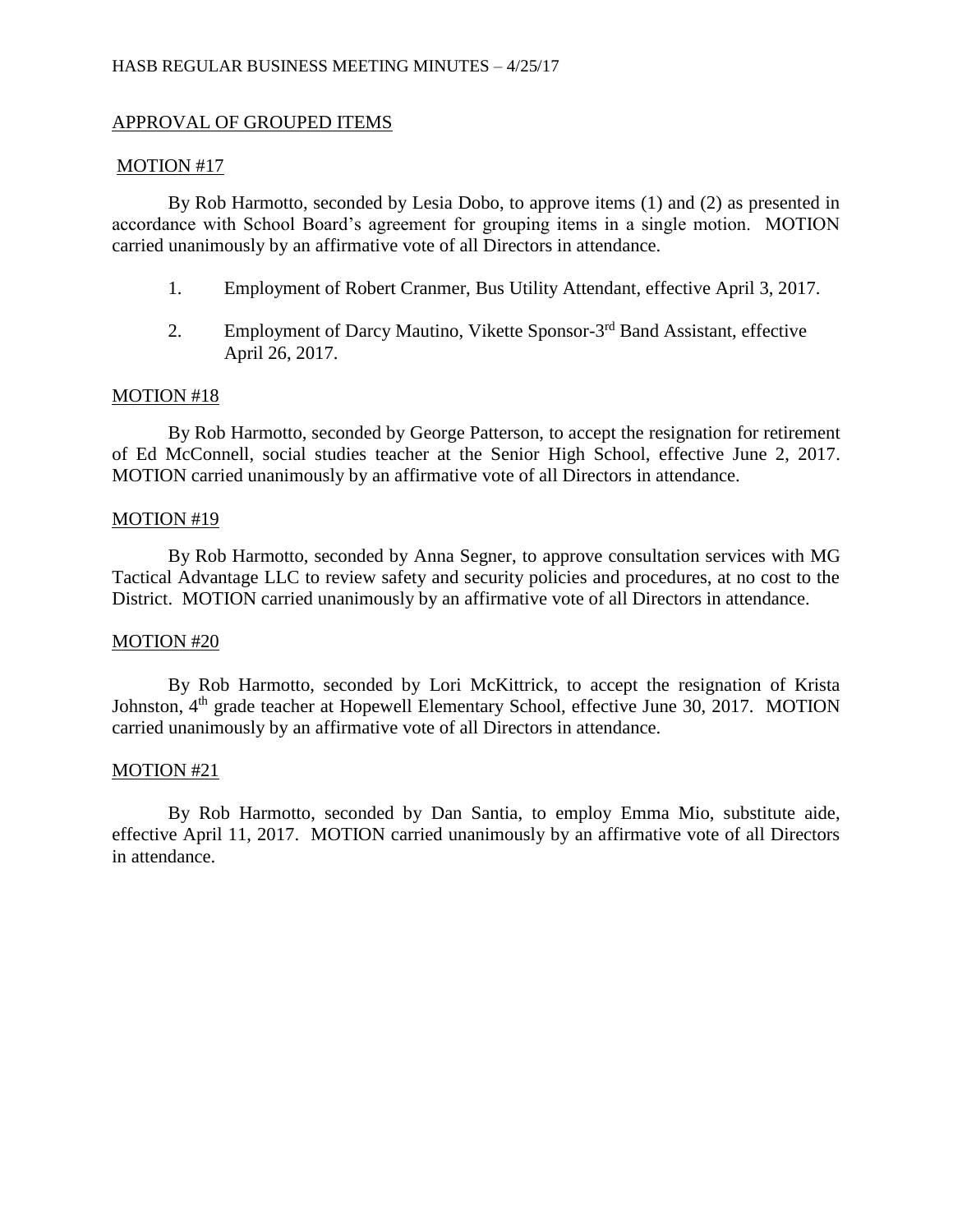# APPROVAL OF GROUPED ITEMS

### MOTION #22

By Rob Harmotto, seconded by Dan Santia, to approve items (1) and (2) as presented in accordance with School Board's agreement for grouping items in a single motion. MOTION carried unanimously by an affirmative vote of all Directors in attendance.

- 1. Request of Kathleen Mollenauer, bus driver, for a 30 day leave without pay, effective May 8, 2017.
- 2. Request of Andrea Pifer, bus driver, for a 30 day leave without pay, effective May 8, 2017.

# Superintendent's Report

Dr. Miller congratulated Mr. McConnell on his retirement and wished Krista Johnston well, as her family will be moving to Vermont over the summer. She also congratulated Dr. Metz on receiving the Carnegie Science High School Educator Award.

Dr. Miller attended the Junior High Performance of James and the Giant Peach and said what an outstanding job the students did. She congratulated Mr. Toporski and his staff for a fine performance.

Special Olympics will be held Friday, April 28, 2017 at Geneva College. We have several student athletes who will be participating. She wished them well.

Janet Meyers and the CFH Club had more than 100 high school students and 200 community volunteers participate in Earth Day events at Hopewell Park on Saturday, April 22, 2017.

At this time Mrs. Robb presented the preliminary 2017-2018 budget. Questions from the Board followed.

# Solicitor's Report

Nothing to report.

# Unfinished Business

Nothing to report.